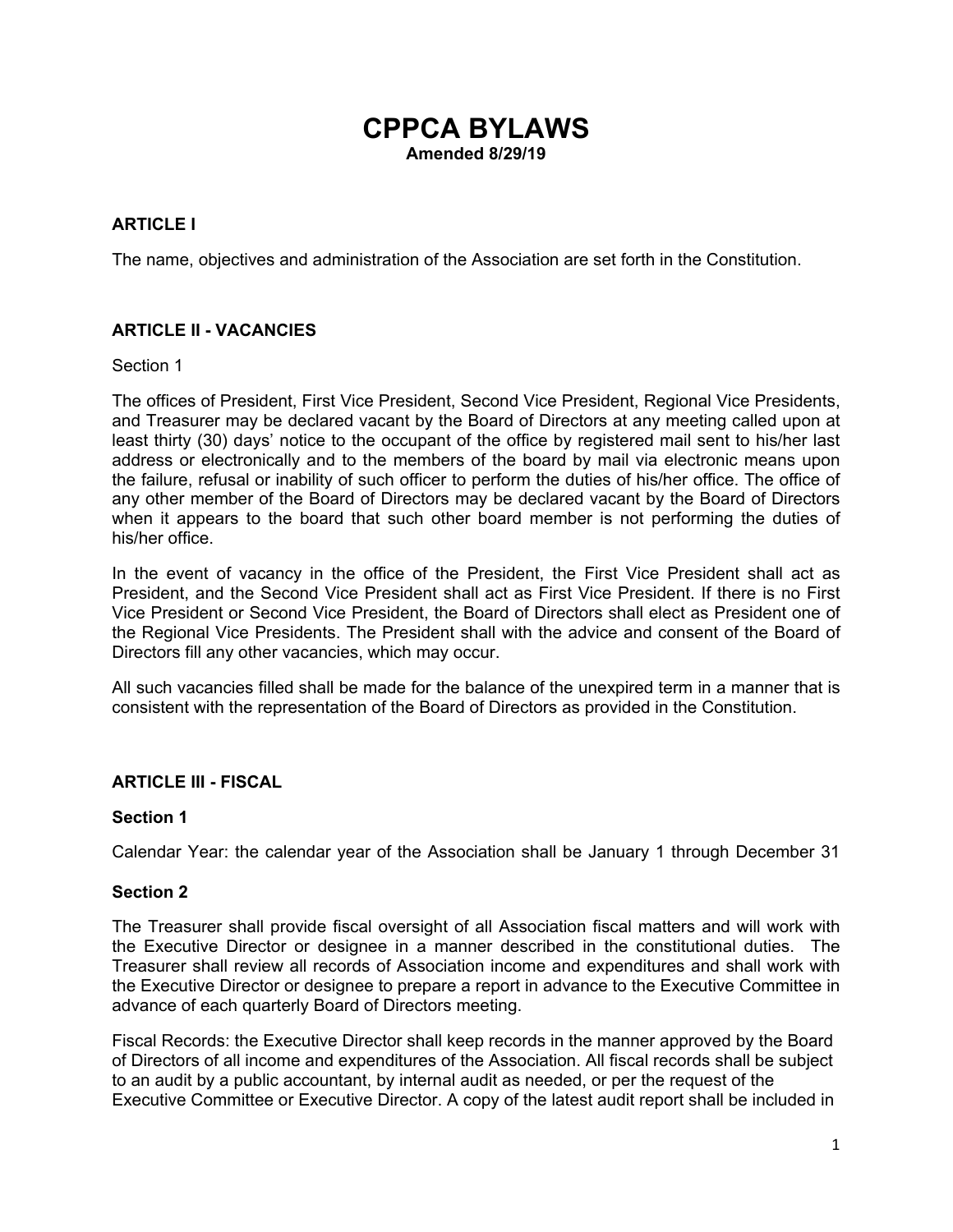the Executive Director's report. Upon demand, a copy of the audit report shall be furnished to any member of the Association.

### **Section 3**

Expenditures: the Board of Directors shall approve the annual budget, as presented by the Treasurer and Executive Director of the Association no later than December 15 of each year. The incoming Board of Directors shall be installed in office, and shall convene in December, after each year's Annual Business Meeting for the purpose of adopting the Association's operating budget for the upcoming calendar year. The Board of Directors shall review the recommended budget and approve, disapprove or modify each expenditure. The Executive Director is authorized to expend funds within sums authorized by the Board and with routine oversight of the Association Treasurer upon receipt of written request from persons authorized to spend such monies.

A request for payment submitted to the Executive Director must be accompanied by a voucher, invoice, email and/or by a signed statement, which sets forth the purposes of such expenditures. The Executive Director may transfer, among expenditure categories, a cumulative amount of up to five (5) percent of the Association budget; transfers exceeding this limitation require Board approval.

When such transfers are made, the Treasurer and Executive Director will report them at the next meeting of the Executive Committee or Board of Directors. In the event of an emergency and/or when the Association does not have an approved budget, the Executive Committee may authorize payment of contractors and operating expenses.

The Executive Director is authorized to advance funds within the budget upon written request of the Treasurer officer or person authorized for petty cash funds for other purposes. The individual advanced such funds must submit to the Treasurer and Executive Director detailed statements of such expenditures and return unused funds to the treasury. Funds authorized for expenditures by a chapter may be advanced to the chair of a chapter upon written request through the Regional Vice President. Funds advanced to the chapter must be accounted for by the chair of the chapter through the Regional Vice President to the Treasurer and Executive Director. Unexpended funds appropriated from the Association Executive Director may be returned at the end of the fiscal year. Any request for payment of funds for travel expenses must conform to the policy statement adopted by the Board of Directors.

#### **Section 4**

Contracting for Additional Services: the Association by action of the Executive Director and board of director approval may contract for services to perform duties necessary for the accomplishment of the Associations purposes.

#### **ARTICLE IV- COMMITTEES AND APPOINTMENTS**

#### **Section 1**

To carry out the business and purposes of the Association there shall be the following committees;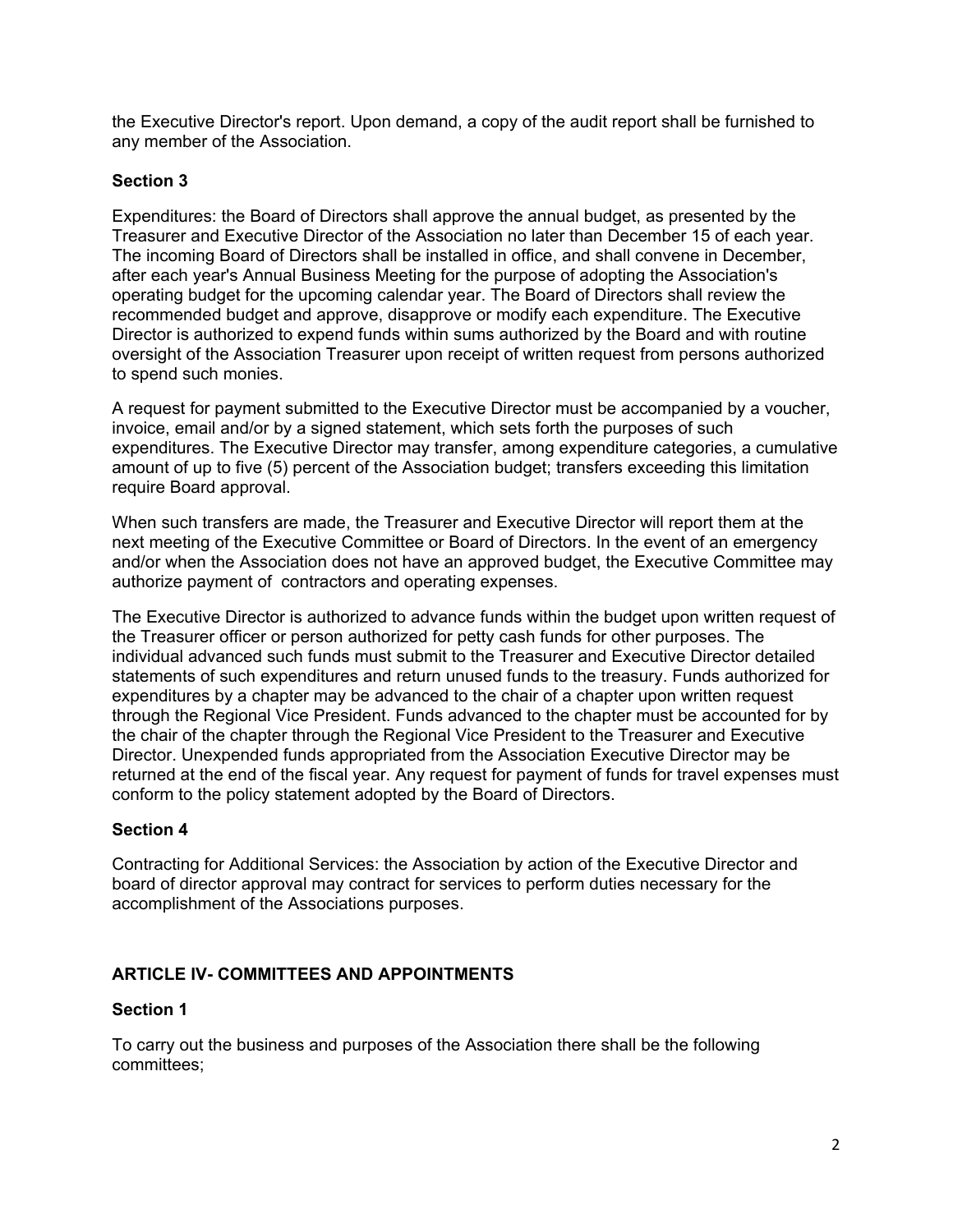#### a. Standing Committees

- b. Annual Committees
- c. Special Committees

Committee chairs shall be appointed by the President with the approval of the Board of Directors, with the exception of the chair of the Juvenile Justice/Delinquency Prevention Committee who shall be named by the Juvenile Justice and Delinquency Prevention Commissions statewide to represent them. All Committee chairs and members of their committees shall be voting members in good standing. Each committee chair, except that of the Nominations and Election Committee, shall appoint his/her own committee members with the advice and consent of the Executive Committee.

### **Section 2**

There shall be four (4) standing committees:

- a. Legislative
- b. Public Information
- c. Planning and Professional Development
- d. Fundraising

#### **Section 3**

There shall be five (5) annual committees:

- a. Nominations and Election
- b. Conference
- c. Membership
- d. Juvenile Justice/Delinquency Prevention
- e. Awards

#### **Section 4**

Special Committees: there may be created by the President with the approval of the Board of Directors such additional committees as may from time to time seem desirable for the fulfillment of specific purposes of limited nature.

# **ARTICLE V - DUTIES OF STANDING COMMITTEES**

#### **Section 1**

Legislative Committee: it shall be the duty of the Legislative Committee

a. To review and study laws and propose legislation which is consistent with the objectives of the Association and make recommendations regarding legislative matters to the Board of Directors.

b. To follow bills introduced into any legislative body and appear before appropriate committees and commissions in accordance with instructions from the Board of Directors.

The Legislative Committee Chair whenever possible shall appoint his/her committee for a twoyear period to include one representative from each chapter, providing said representative agrees to serve and receives approval of the local chapter.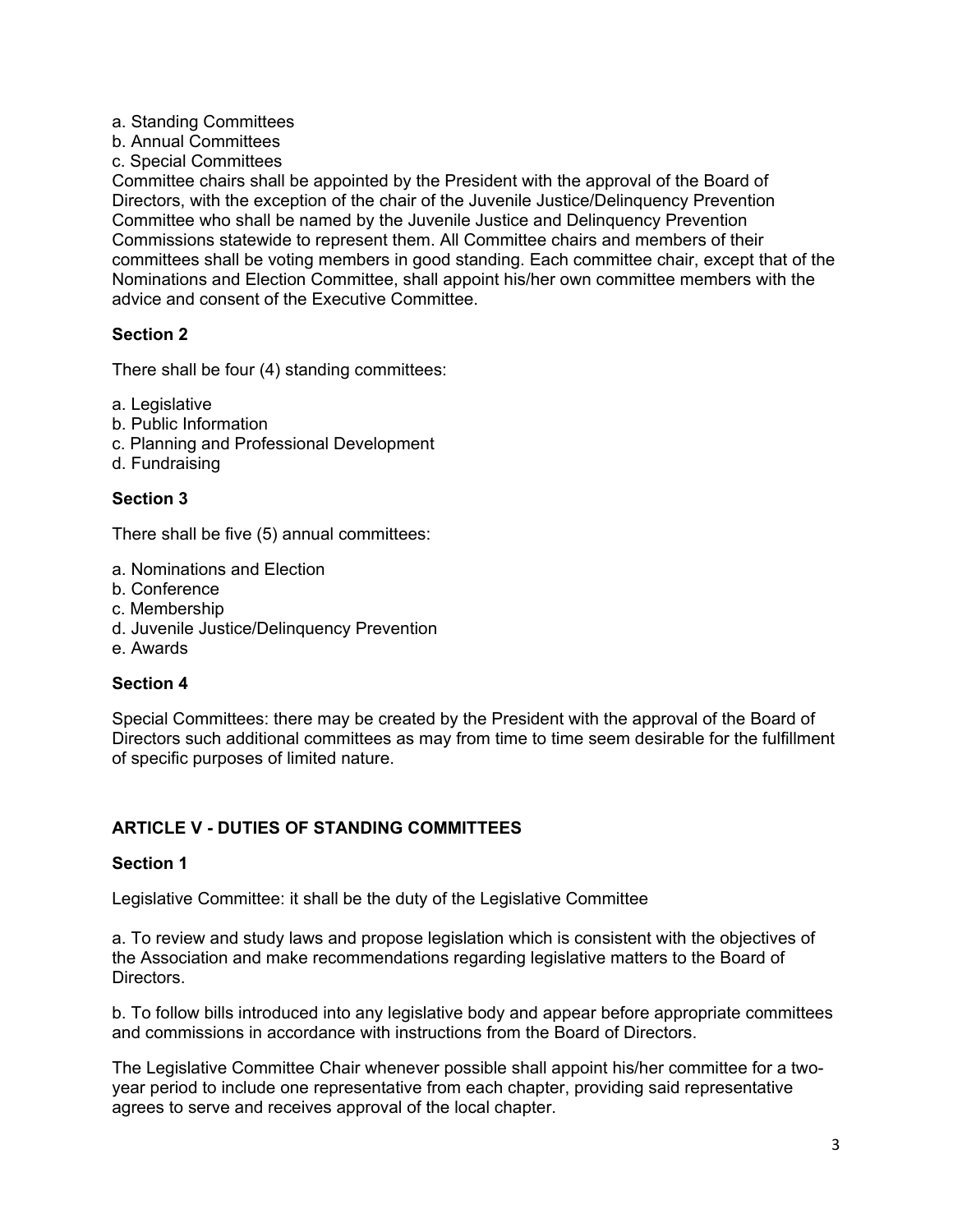Action on emergency legislative matters shall be approved by a quorum of the Executive **Committee.** 

### **Section 2**

Public information Committee: within the policies of the Association it shall be the duty of the Public Information Committee to develop and provide cooperative relationships between the Association and other organizations and bodies and to provide the public through the press, radio or television, or through other appropriate channels, with information to promote the purposes of the Association. The Association President, Executive Director, and Legislative Advocate shall be the members and representatives for the Association in a public forum, excepting appropriate situations as determined by the Executive Committee.

### **Section 3**

Planning and Professional Development Committee: the Planning and Professional Development Committee shall study current and recent practices in the correctional field and recommend plans for the improvement of correctional services in California. The Planning and Professional Development Committee shall make recommendations for short and long-term goals for the Association, along with studying professional growth, training, standards, curriculum, and membership research. This committee should provide the execution of studies with the membership committee and delegate body to assess the needs and vision of the Association membership through surveys and analysis. The chair shall report to the Board of Directors and the board shall make assignments to an appropriate action committee or chapter for accomplishment. The Planning and Professional Development Committee shall act in an advisory and review capacity to any action committee upon assignment of such responsibility by the President or First Vice President.

# **Section 4**

Fundraising Committee: it shall be the duty of the Fundraising Committee

a. To identify potential sources of revenue to supplement dues income;

b. To assist in and facilitate contacting potential contributors and donors;

c. To assist in developing fundraising activities at the chapter and regional levels; and;

d. To assist the Board of Directors and staff in pursuing fundraising ideas and activities as needed for Association solvency and growth.

# **ARTICLE VI - DUTIES OF ANNUAL COMMITTEES**

#### **Section 1**

Nominations and Election Committee: the Nominations and Election Committee shall consist of members who, representing equal diversity through the state, shall be appointed by the President of the Association based on referrals and recommendations of the Regional Vice Presidents, and having the approval of the Regional Vice Presidents, not later than December 1 following his/her election to office. Said committee members must have expressed willingness to serve prior to their appointment.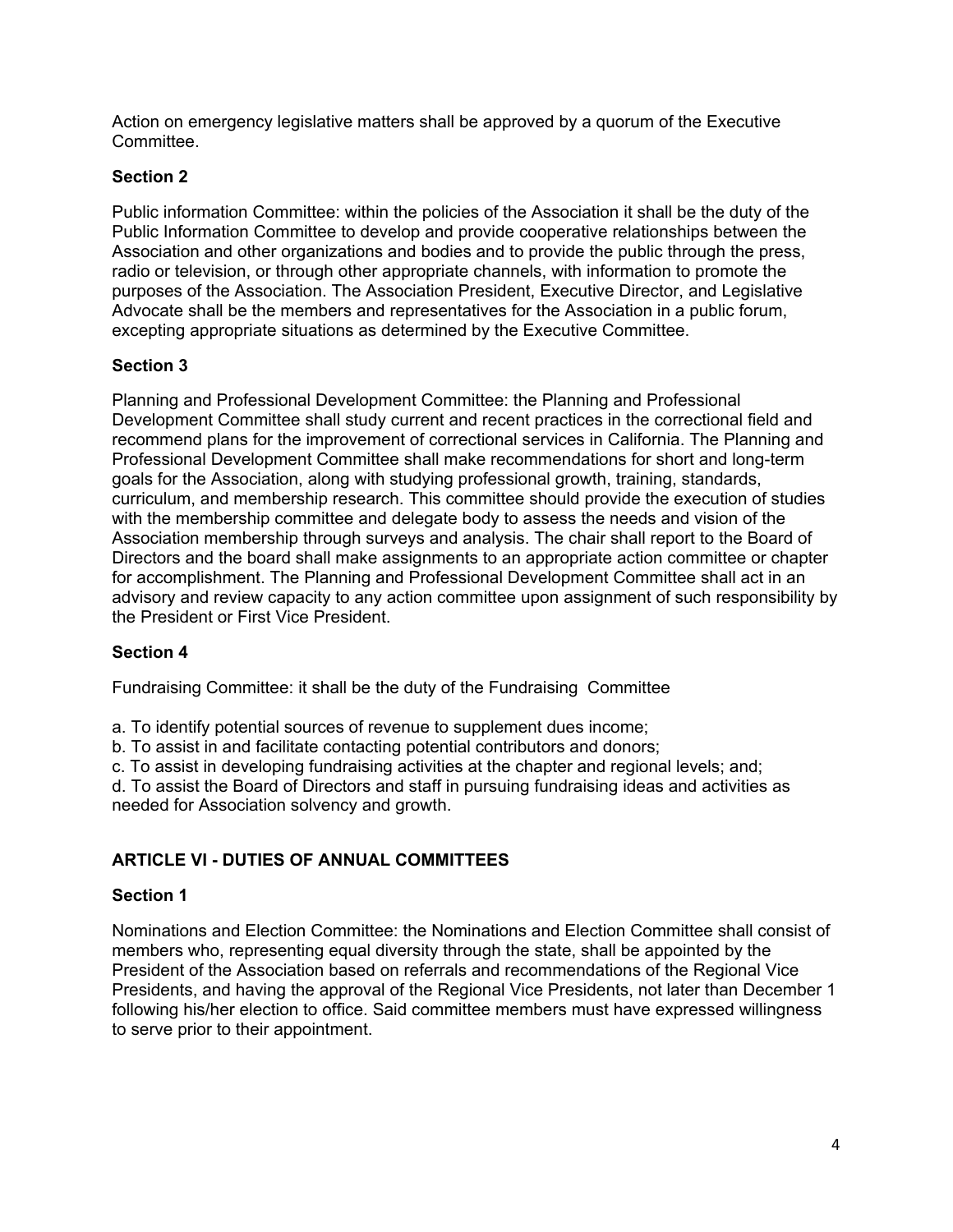### **Section 2**

Conference committee; the President, with the advice and consent of the Board of Directors, shall appoint the conference Committee Chair, who shall work with the Executive Director and program chair and such other subcommittee chairs as may be necessary to plan and manage the Association's annual conference which shall be held in the north and south on alternate years. The State Delegate Chair or his/her designate shall be a voting member of the committee.

The purpose of the conference shall be to further the objectives of the Association as enunciated in Article II of the Constitution. It shall be organized, planned and implemented in a manner that will help fund other Association programs and activities. It is the intent of the Association that annual state conference management shall reflect and perpetuate sound business principles and integrity and shall remain within the stated policies, purposes and objectives of the Board of Directors.

The appropriate Vice President shall, with the ratification of the Executive Committee, select the site of the conference two (2) years in advance of the conference and shall work with the Executive Director for review and signing of the contract. The conference contract will include, at a minimum, the Association's Executive Director and two members experienced in negotiating contracts for CPPCA conferences. The Vice President and his/her designee(s) on the conference committee will be responsible for all business and the Executive Director and Treasurer will manage the financial aspects of the conference including the signing of any agreements or contracts and payments of all financial obligations.

### **Section 3**

Membership Committee: it shall be the duty of the Membership Committee to promote membership in the Association. It shall carry on necessary surveys and research and shall study the trends or developments in the correctional field for the purpose of recommending to the Association the necessary kinds of membership, the qualifications desirable for each kind of membership and the amount of dues deemed advisable for each kind and shall make recommendations to the Association membership at the Annual Business Meeting concerning all of these matters.

#### **Section 4**

Juvenile Justice/Delinquency Prevention Committee: the Juvenile Justice/Delinquency Prevention Committee shall be comprised of five (5) members appointed by the Juvenile Justice and Delinquency Prevention Commissions, one from each of the five regions of the state, to represent them. One of these members shall serve as a member of the Board of Directors. It shall be the duty of the Juvenile Justice/Delinquency Prevention Committee to represent Juvenile Justice/Delinquency Prevention Commissions; to advise the Board of Directors as to developments, needs and resources of such commissions; to serve as a liaison between CPPCA and such commissions; to develop training or workshops to be incorporated into the annual CPPCA conference; to enhance communication among such commissions and between commissions and other elements of the criminal justice community; and to assist in developing understanding of and support for the work of commissions statewide.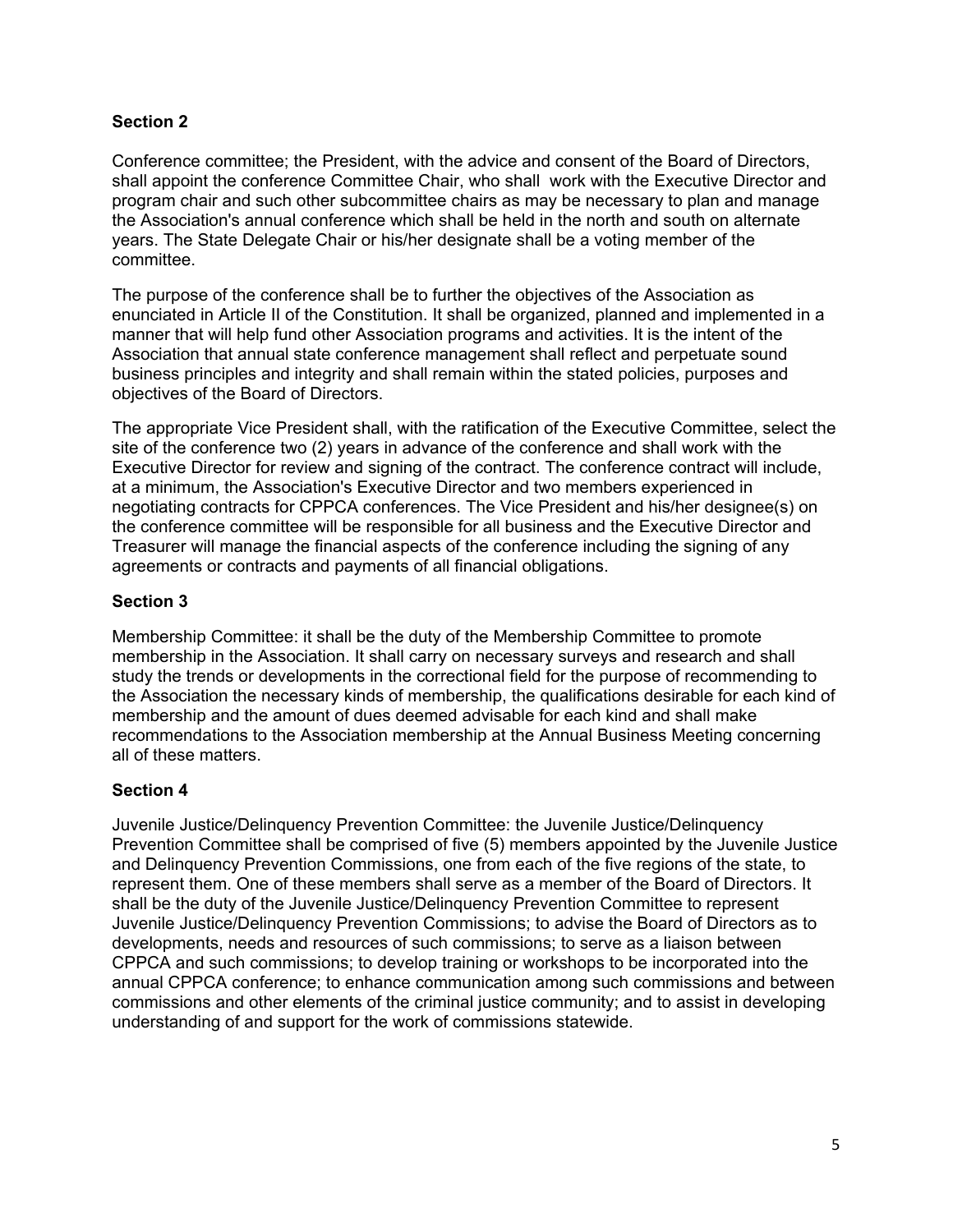#### **Section 5**

Awards Committee: it shall be the responsibility of the Awards Committee to solicit and accept nominations for awards presented at the annual conference. The committee shall determine, among those nominated, the most appropriate candidate for each Association award and shall recommend those nominees to the Board of Directors for approval prior to the annual conference.

#### **ARTICLE VII - DUTIES OF DELEGATES**

#### **Section 1**

Delegates shall communicate the opinions and wishes of the membership and chapters to the Delegate Chair for communication to the Board of Directors.

#### **Section 2**

Delegates shall advise the Delegate Chair of proposed delegate resolutions for the Annual Business Meeting. All proposed delegate resolutions shall be given to the delegates for referral to chapter memberships for polling of opinion whenever possible and practicable.

#### **Section 3**

All proposed delegate resolutions shall be given to the delegates for referral to chapter Memberships.

#### **ARTICLE VIII - DUTIES OF THE EXECUTIVE DIRECTOR**

The Executive Director shall ensure that there are minutes of all meetings of the Association, the Board of Directors and the Executive Committee. S/he shall be the custodian of all Association documents and property.

Under the oversight of the Association's Treasurer, the Executive Director or his/her designee shall receive, hold and disburse funds of the Association and shall receive dues and issue membership cards on forms approved by the Board of Directors.

S/he shall verify the eligibility of applicants for membership. S/he shall work directly with the Association's Treasurer to keep proper records of all income and disbursement in accordance with the provisions of these bylaws and shall submit a report thereon to the Association at the Annual Business Meeting and to the Board of Directors when so directed by the board or the President. S/he shall maintain the Association's Book of Policy Resolutions.

#### **ARTICLE IX - AFFILIATION WITH SIMILAR**

This Association may, with the approval of the Board of Directors, join with any other association having similar ideas and objectives in any conference or program to promote the purposes of the Association.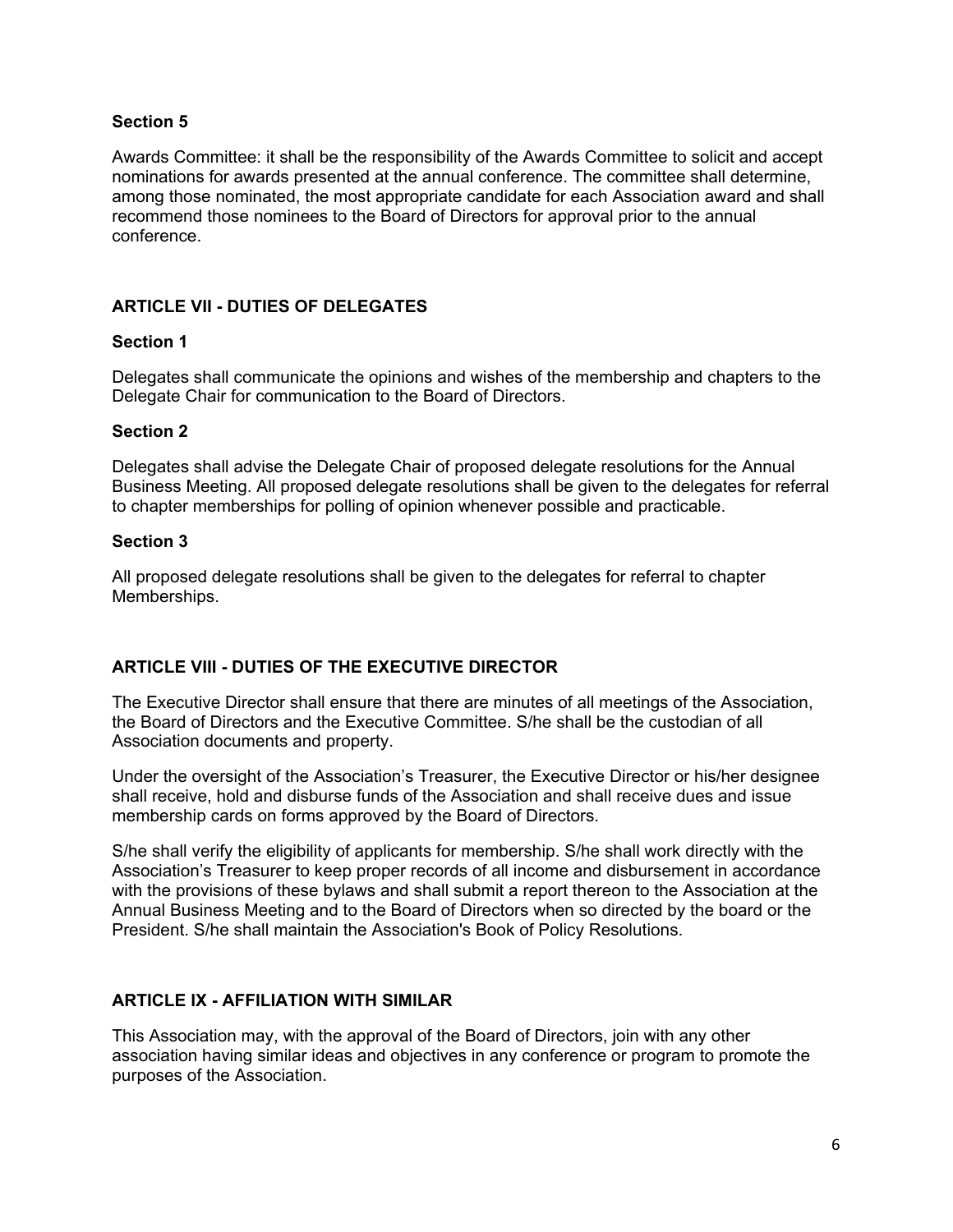### **ARTICLE X - INCORPORATION**

This Association shall be incorporated as a nonprofit corporation under the laws of the State of California. The regions and chapters are separate and distinct entities, which function in concert with the goals, philosophy and mission of the parent organization.

### **ARTICLE XI - REGIONAL ORGANIZATION**

#### **Section 1**

It is the intent of these bylaws to further the development of regions and their chapters and assist them in promoting a vital and progressive state Association.

#### **Section 2**

The state shall be divided into four regions: Northern Region, North Coastal Region, Central Valley Region and Southern Region.

The Northern Region shall consist of the following counties:

Amador, Glenn, Plumas, Sutter, Butte, Lassen, Sacramento, Tehama, Calaveras, Modoc, Shasta, Yolo, Colusa, Nevada, Sierra, Yuba, El Dorado, Placer, and Siskiyou.

The North Coastal Region shall consist of the following counties:

Alameda, Marin, San Francisco, Sonoma, Contra Costa, Mendocino, San Mateo, Trinity, Del Norte, Monterey, Santa Clara, Humboldt, Napa, Santa Cruz, Lake, San Benito, and Solano.

The Central Valley Region shall consist of the following counties:

Alpine, Kings, Mono, Tuolumne, Fresno, Madera, San Joaquin, Inyo, Mariposa, Stanislaus, Kern, Merced, and Tulare.

The Southern Region shall consist of the following counties:

Imperial, Riverside, Santa Barbara, Los Angeles, San Bernardino, San Luis Obispo, Orange, San Diego, and Ventura.

#### **Section 3**

Each region shall establish bylaws to conduct the business of the region.

#### **Section 4**

The bylaws shall be consistent with the purposes of the Association and the intent of the Constitution and shall be approved by the Board of Directors.

#### **Section 5**

The officers of each region shall be the Regional Vice President(s) and the chairs of each of the region chapters. Each region shall have one (1) Vice President, except that any region which annually on January 1 has a voting membership comprising a minimum of 40 percent of the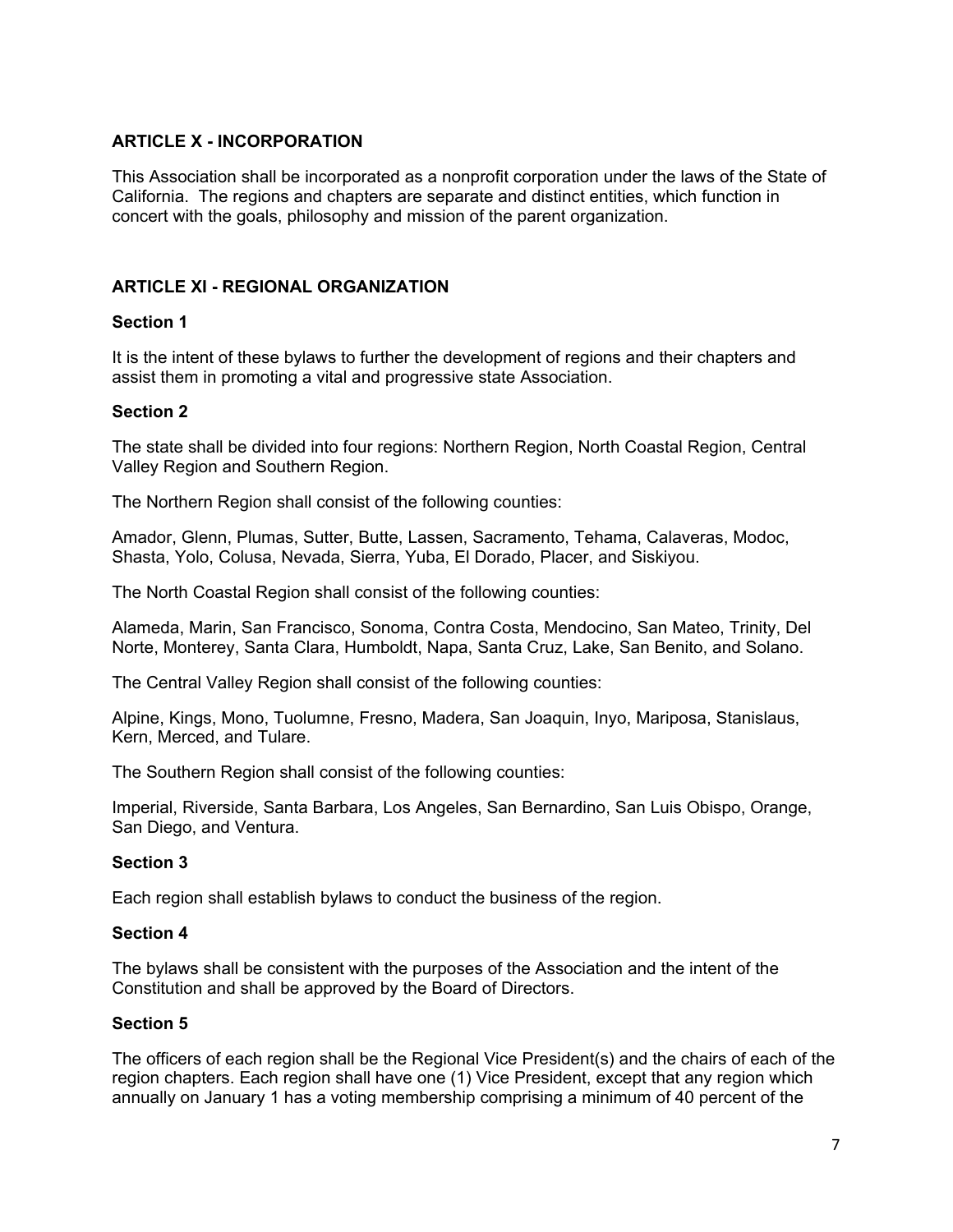Association's total voting membership shall be entitled to two (2) Vice Presidents. If a region elects two (2) vice presidents, they shall be elected in alternate years and they shall not be from the same chapter. The determination of the presiding officer shall be as set forth in the region's bylaws.

### **Section 6**

The Regional Vice President(s) shall be nominated and elected by the membership of the region in accordance with regional bylaws, in conjunction with state elections.

#### **Section 7**

Duties: The Regional Vice President(s) shall be the presiding officer(s) of the region and shall perform such duties as are defined in the regional bylaws and as are consistent with the principles of the Association Constitution. S/he shall preside at all regional meetings. S/he shall provide for an election of his/her successor and shall encourage the development of chapters within his/her region.

### **Section 8**

At the end of his/her term of office the Regional Vice President(s) shall deliver to his/her successor all Association books, records and properties which have been in his/her possession.

#### **Section 9**

Elections: The candidate for each office receiving the greatest number of votes cast shall be elected. The term of office for Regional Vice Presidents shall be for the two calendar years following their election.

# **Section 10**

Chapters: Chapters may be formed within each of the four regions as set forth in Article XII of the bylaws.

# **ARTICLE XII - CHAPTER ORGANIZATION**

#### **Section 1**

It is the intent of these bylaws to encourage the independent development and growth of chapters consistent with provisions of the Constitution and purposes of the Association and to permit them the maximum opportunities for the fullest expression of their membership.

#### **Section 2**

A chapter may be formed by a minimum of ten (10) voting members in good standing, unless approved by the Board of Directors, whose residence or job location is in any county or combination of contiguous counties. No county shall contain more than one chapter. No member shall be a voting member of more than one chapter, although members may participate in chapter activities for more than one chapter/region as appropriate.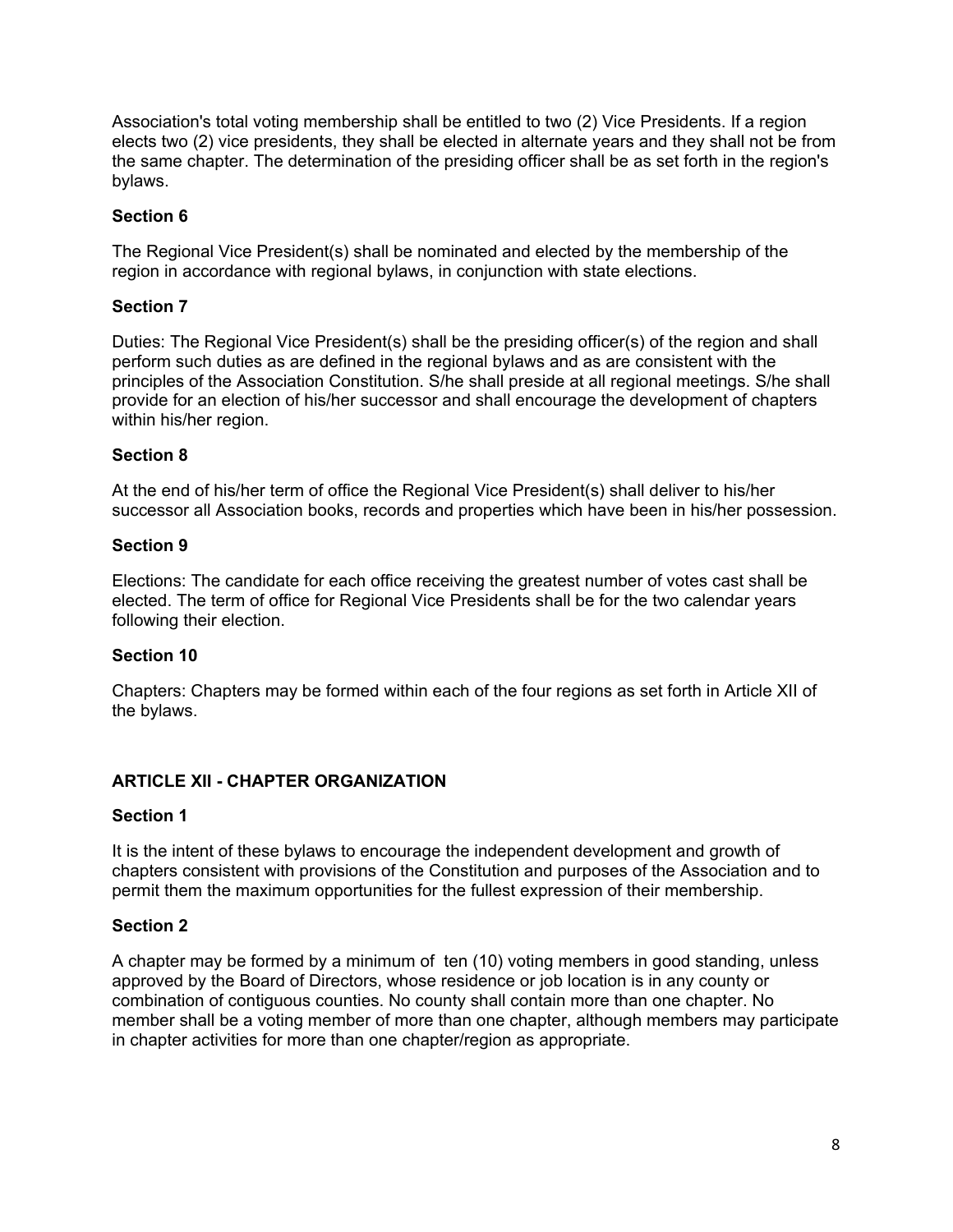### **Section 3**

Chapter officers shall consist of a chair, vice chair, secretary and treasurer. Chapter officers must be voting members in good standing. Officers shall be elected by a majority vote of the members of the chapter and shall hold office for the period of the fiscal year. Elections shall be conducted according to chapter bylaws. The chapter chair shall be the presiding offer of the chapter and shall administer the business of the chapter in such a manner as is consistent with these bylaws and those of the region and the chapter.

#### **Sections 4**

Each chapter shall establish bylaws to conduct the business of the chapter.

#### **Section 5**

The bylaws shall be consistent with the purposes of the Association and the intent of the constitution and shall be approved by the Board of Directors.

#### **Section 6**

Chapters may establish committees necessary to further the business or programs of the chapter.

#### **Section 7**

Programs, projects or statements made in the name of the Association shall receive prior approval from the First Vice President or President through the Regional Vice President.

#### **Section 8**

Chapters may levy assessments or raise money for purposes which are consistent with the purposes of the Association as stated in Article II of the Constitution. Such monies remain in the chapter treasury and are to be accounted for as set forth in the chapter bylaws. It is the duty of each chapter to file for tax-exempt status and to file tax returns as required.

#### **Section 9**

Chapters are formed by petition to the Board of Directors. Such petitions shall contain a statement requesting a charter, the regional affiliation, the county or counties of location, the recommended bylaws, and the names of the officers-elect. The Board of Directors shall grant the charter unless the petition is not consistent with the requirements as set forth in the constitution and bylaws.

The chapter will be activated and the officers-elect take office at the beginning of the following calendar year.

#### **Section 10**

Members in good standing in any single county may affiliate with and become members of any chapter in a contiguous county or counties upon petition to the Board of Directors and providing that there is no chapter in the county of residence of these members. Such petition shall state the names of the petitioning members in good standing in that county and the chapter affiliation.